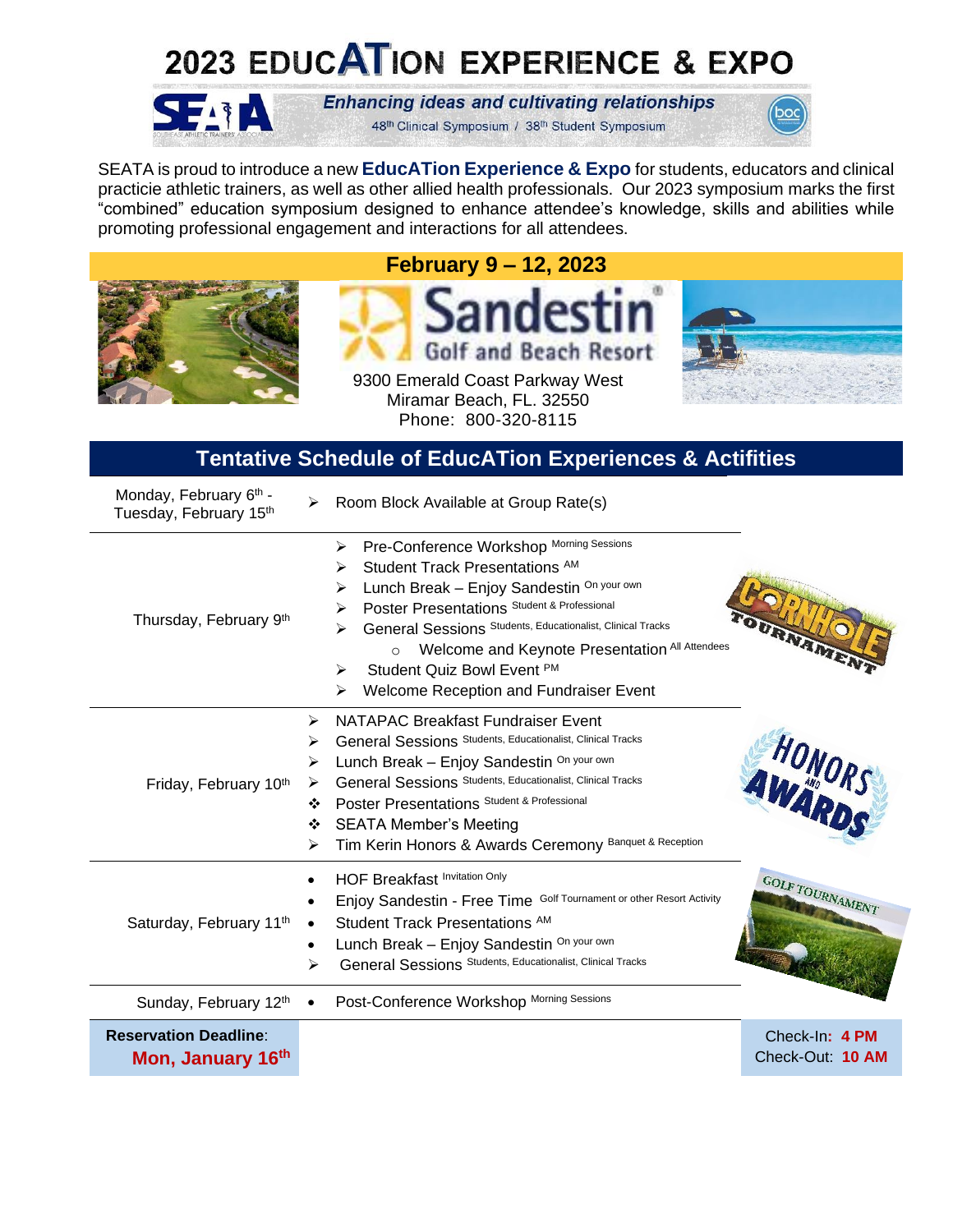## 2023 EDUCATION EXPERIENCE & EXPO



**SEARA** 

48th Clinical Symposium / 38th Student Symposium

### **Reservation Information**

**Additional Fees:** All rooms will be charged a daily resort fee in the amount of 12% of the pre-tax amount of the daily room rate. The resort fee covers items including, but not limited to, complimentary resort transportation; two bicycles per unit for up to four hours of usage daily; fitness center usage; one hour per day of tennis court time (based on availability); one hour per day usage on either a canoe, kayak or boogie board, self-parking, Wi-Fi in the Baytowne and Linkside Conference Center, and reservation processing services. The resort fee is not a government-imposed charge. Group should be solely and fully responsible for informing its attendees of this charge and taxes thereon and it is separate and distinct from and in addition to the room rate and from taxes. Resort charge is subject to taxes.

**Room Deposit:** Sandestin requires a one night's room deposit to be received within ten (10) days after a reservation is made, or it will be canceled. The required advance deposit for each reservation is refundable only if the reservation is canceled or arrival date is changed at least seven days prior to arrival date. Final payment of entire reservation will be charged to the credit card provided by guest seven (7) days prior to arrival.

| <b>Room Type</b>                                                                                                                                                          | <b>Hotel Effie</b>                                                                                                                                 | <b>Charges</b>                    |
|---------------------------------------------------------------------------------------------------------------------------------------------------------------------------|----------------------------------------------------------------------------------------------------------------------------------------------------|-----------------------------------|
| The 425 square feet Deluxe King room features one<br><b>Deluxe King Room</b><br>luxurious King bed and space to enjoy the amenities of an<br>(S/D)<br>exceptional getaway |                                                                                                                                                    | \$154 / night, plus:              |
|                                                                                                                                                                           | + 12% Resort Fee<br>$+12\%$ Taxes                                                                                                                  |                                   |
| <b>Deluxe Double</b>                                                                                                                                                      | The 450 square feet room features two luxurious Queen beds<br><b>Queen Room</b><br>with hand selected furnishings and elegant décor.<br>(S/D/T/Q)) | \$154 / night, plus:              |
|                                                                                                                                                                           |                                                                                                                                                    | + 12% Resort Fee<br>$+12\%$ Taxes |
| <b>Bayview Double</b><br>This Hotel Effie room features two luxurious Queen beds<br><b>Queen Room</b><br>with hand selected furnishings and elegant décor.<br>(S/D/T/Q)   | \$154 / night, plus:                                                                                                                               |                                   |
|                                                                                                                                                                           |                                                                                                                                                    | + 12% Resort Fee<br>$+12\%$ Taxes |

### *[Hotel Effie Reservation Link](https://be.synxis.com/?Hotel=9152&Chain=10237&config=EDPEF_GROUP&theme=ECPEF&arrive=2/7/2023&depart=2/11/2023&adult=1&child=0&group=SEATA0223)*

| <b>Room Type</b>                                   | <b>Studio Suite</b>                                                                                                                                                                                                                                                                                                                                                                                                        | <b>Charges</b>                                            |
|----------------------------------------------------|----------------------------------------------------------------------------------------------------------------------------------------------------------------------------------------------------------------------------------------------------------------------------------------------------------------------------------------------------------------------------------------------------------------------------|-----------------------------------------------------------|
| <b>Studio Room</b><br>(King or Queen)              | These Studio rooms are fully furnished with efficiency<br>kitchen. Accommodations average 396 square feet and<br>has 1 King bed. Located adjacent to the Village<br>entertainment area, accommodations will be in one of<br>the following buildings: Grand Sandestin, Lasata, Bahia<br>or Elation.                                                                                                                         | \$154 / night, plus:<br>+ 12% Resort Fee<br>$+12\%$ Taxes |
| <b>Studio Room</b><br>(Quenn / Queen)<br>(S/D/T/Q) | These Studio rooms are fully furnished with efficiency<br>kitchen. Accommodations average 396 sq feet and has<br>two queen beds. Accommodations will be in one of the<br>following buildings:<br>Grand Sandestin, Lasata, Bahia or Elation.<br><b>NOTE:</b> To reserve a Q/Q room, make a reservation for 2<br>adults, pick the building of your choice, and then in the<br>"Comments" include a request for 2 queen beds. | \$154 / night, plus:<br>+ 12% Resort Fee<br>$+12\%$ Taxes |

*[Grand / Village Reservation Link](https://www.sandestin.com/24K80F)*